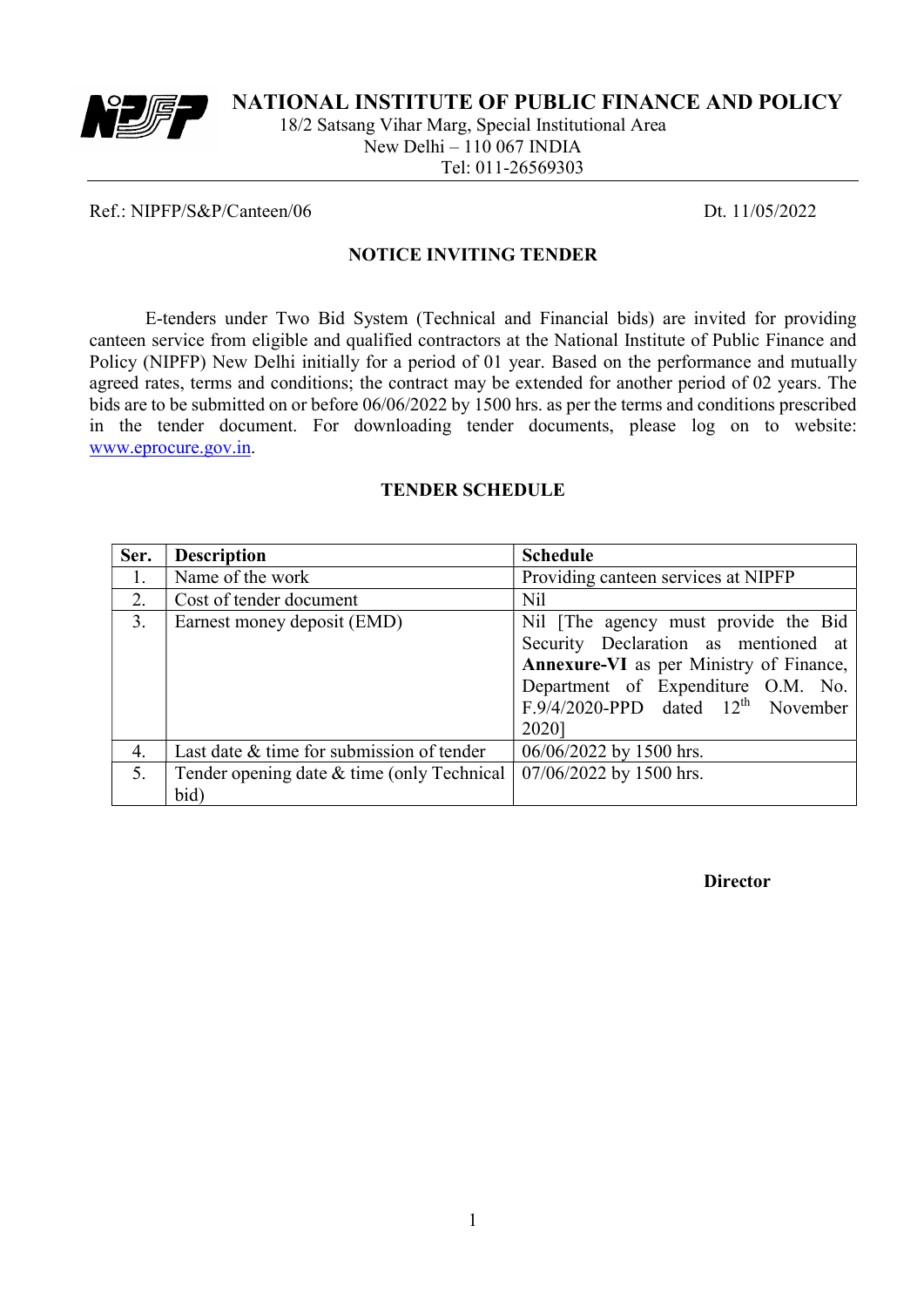e-tenders are invited for providing canteen services at NIPFP as per details and specifications shown in Annexure-II

## TERMS & CONDITIONS

## (A) ELIGIBILITY/QUALIFICATION CRITERIA:

### The tenderers must fulfill the following eligibility criteria failing which their offer will be summarily rejected: -

1. The tenderer must possess required valid licenses, Registration etc. issued by the Competent Authority as per law.

2. The tenderer must have completed satisfactorily during the last 03 Financial Years (2018-19, 2019-20 and 2020-21) and the Current Financial Year combined, at least

- (a) One service contract (Food & Catering service) with annual turnover of Rs.8.00 Lakh or more, OR
- (b) Two service contract (Food & Catering service) with annual turnover of Rs.6.00 lakh each or more, OR
- (c) Three service contract (Food & Catering service) with annual turnover of Rs.4.00 Lakhs each or more

issued by any Govt./Autonomous/PSU Organization (Central or State) for supplying the same or similar item.

[N.B.: (i) the supply in progress irrespective of any value against any supply order not satisfactorily supplied/completed/executed shall not be considered; (ii) Supply in any private organization shall not be considered.]

3. The tenderer must have an annual turnover of at least Rs.20,00,000.00 (Rupees Twenty Lakhs only) or more during each of the last 03 Financial Years (2018-19, 2019-20 and 2020-21).

4. The tenderer must have its own Bank Account, PAN, TAN, GSTIN No. etc.

5. The tenderer must submit the following documents (self-attested) along with the tender (scanned and uploaded with the tender document):

(a) Documentary proof of the registration/license etc. issued by the Competent Authority.

(b) Purchase Orders issued by the concerned Govt./Autonomous/PSU Organization (Central or State) under the signature of the appropriate authority as regards Sl.No.-3 above. The certificate must contain: -

- (i) Full name (with description) of items supplied
- (ii) Supply order No.
- (iii) Supply order date
- (iv) Quantity supplied
- (v) Value of the complete supplies made
- (c) Copy of income tax return and annual accounts of the last 03 Financial Years.
- (d) Photocopies of bank account, PAN, GSTIN, TAN Nos. etc.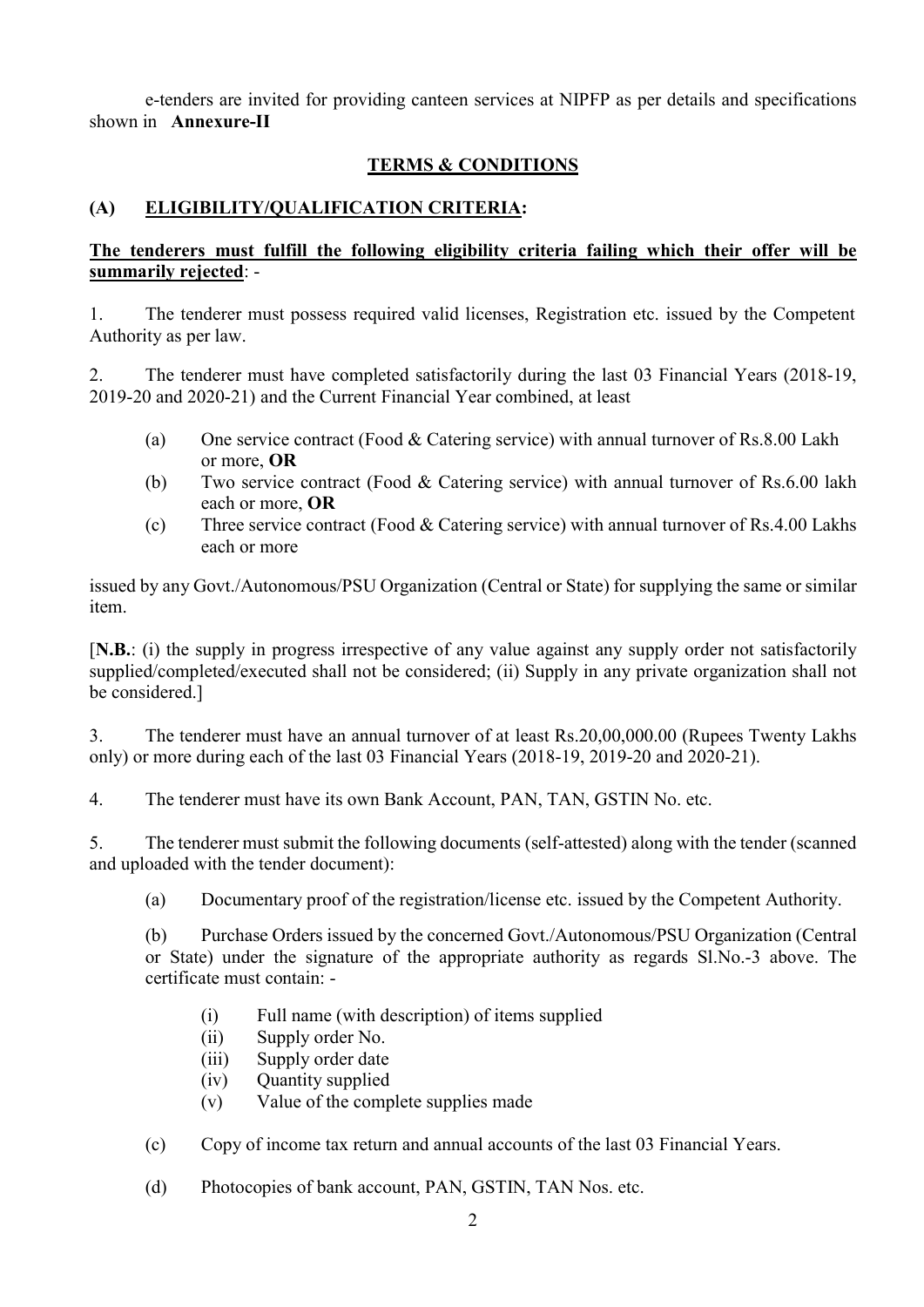(e) The agency must not have been debarred from any establishment. An Undertaking to this effect is to be submitted in the specified format (Annexure-IV).

(f) The agency must deploy a cook/chef with a minimum qualification of Diploma/Degree in Kitchen and Food Essential from a recognized institute. Qualification copy of the same must be enclosed.

(g) In accordance with the Ministry of Finance Office memorandum No. F 20/2/2014 PPD (Pt) dated  $25<sup>th</sup>$  July 2016 the institution may relax condition of prior turnover and prior experiences for Start-ups and MSMEs subject to meeting of quality and technical specifications on case-to-case basis.

(h) Bidders from neighbouring countries: Any bidder from a country which shares a land border with India will be eligible to bid in any procurement whether of goods, services (including consultancy services and non-consultancy services) or works (including turnkey projects) only if the bidder is registered with the Department for Promotion of Industry and Internal Trade (DPIIT) as per GOI Ministry of Finance, Department of Expenditure Order No. F.No.6/18/2019-PPD dated 23rd July 2020. A certificate in this regard is to be submitted as per Annexure-V.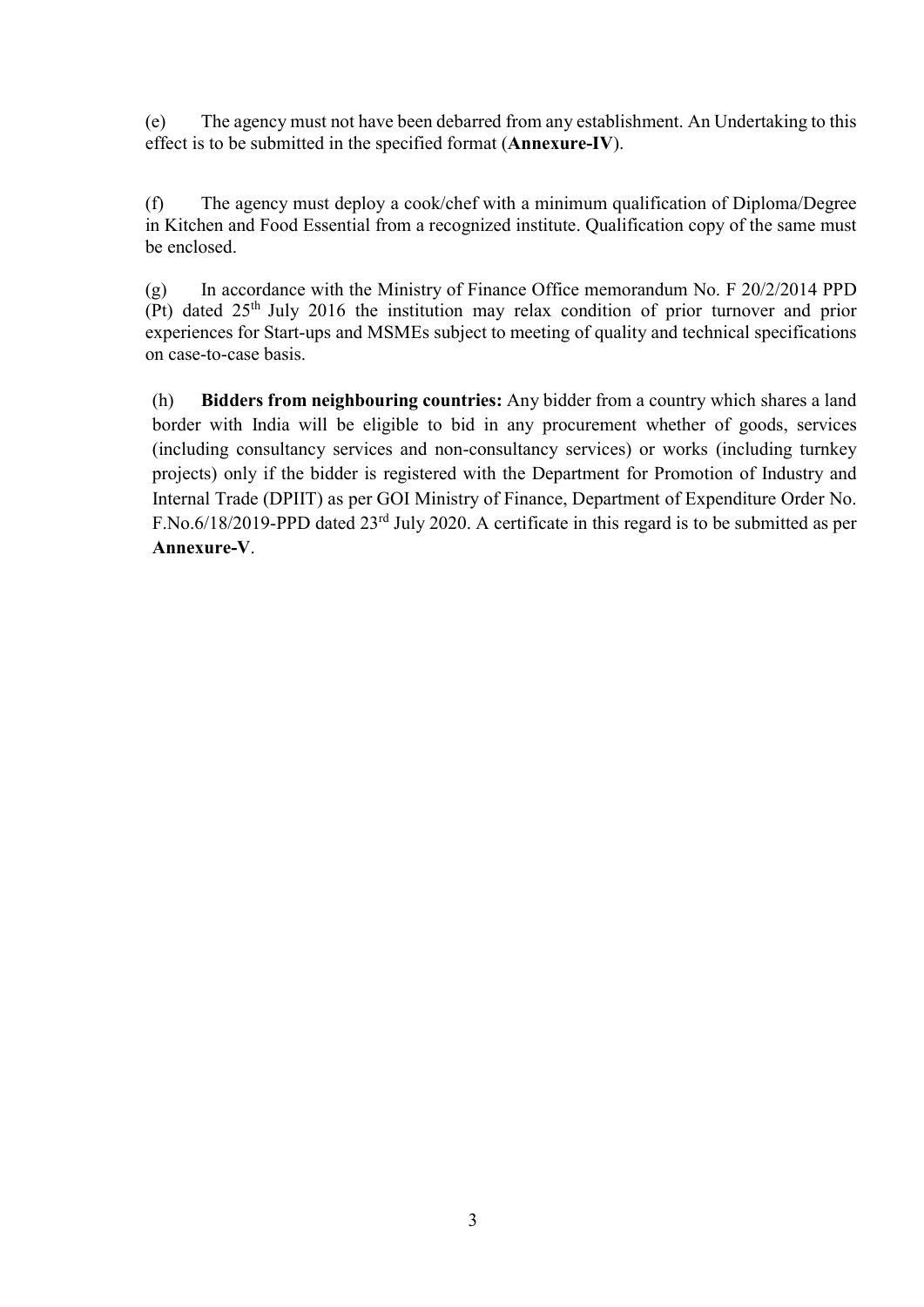# (D) OTHER GENERAL TERMS & CONDITIONS:

1. Submission of Bids: The tenderer shall upload separately two bids: Technical Bid and Financial Bid. Bidders or its representative may visit the institute on any working day (Monday to Friday) during office hours (0930hrs. to 1700hrs) before quoting their price.

(a) Technical Bid: The technical bid should be submitted on the letterhead of the tenderer addressed to the Director, National Institute of Public Finance and Policy (NIPFP) New Delhi containing the information detailed at **Annexure-I & II**. All pages of the tender documents should be signed, stamped, dated and serially numbered including the Annexures and uploaded online through scanned copies.

(b) Financial Bid: Schedule of price bid in the form of BoQ. The Financial Proposal/Commercial bid format is provided as BoQ along with this tender document at https://eprocure.gov.in/eprocure/app. Bidders are advised to download this BoQ as it is and quote their offer/rates in the permitted column and upload the same in the commercial bid. Bidder shall not tamper/modify the format of downloaded price bid template in any manner. In case, if the same is found to be tempered/modified in any manner, tender will be completely rejected. The financial bid should be submitted online in the e-procurement website only. Firm shall quote rates in Indian Rupee (INR) only as per the given format (excel) only.

 (c) Mode of Submission. "Technical Bid" & "Financial Bid" must be uploaded separately clearly marked as "Technical Bid" & "Financial Bid". Tenders/bids submitted through post/courier/fax will not be considered at all.

(d) Bid Opening. Technical bids shall be opened first on the due date and evaluated. Subsequently, financial bids of only those tenderers whose technical bids have been found suitable in accordance with the extant procedure, tendered terms and conditions shall be opened.

2. Tender Documents Availability: Tender should be submitted online through https://eprocure.gov.in/eprocure/app. Select tenders by organization, select National Institute of Public Finance and Policy and download the tender. The tender will also be available at www.nipfp.org.in under Tenders.

3. Validity of Bids: Tender/Bids must be valid for 120 days from the tender opening date. If any bidder withdraws his tender before the said period shall - without prejudice to any other right or remedy, be suspended for participation in the bid for next 01 year.

4. Delivery Period. The successful tenderer must be able to start the canteen within 30 days from the date of issue of Supply Order. Delay will attract the levy of penalty/liquidated damages.

5. Penalty/Liquidated Damages: If the suppliers fail to start the service by the specified date, penalty at the rate of Rs.1,000.00 per week subject to the maximum of Rs.5,000/- will be imposed.

6. Performance Security Deposit. The successful tenderer shall deposit within 07 days of issue of supply order @Rs.1,00,000.00 (Rupees One Lakh as Performance Security Deposit with the Institute in the form of Bank Guarantee in the prescribed form as mentioned at Annexure-III with validity up to 02 months after the contract period. The performance security deposit shall remain with the Institute till the completion of contract.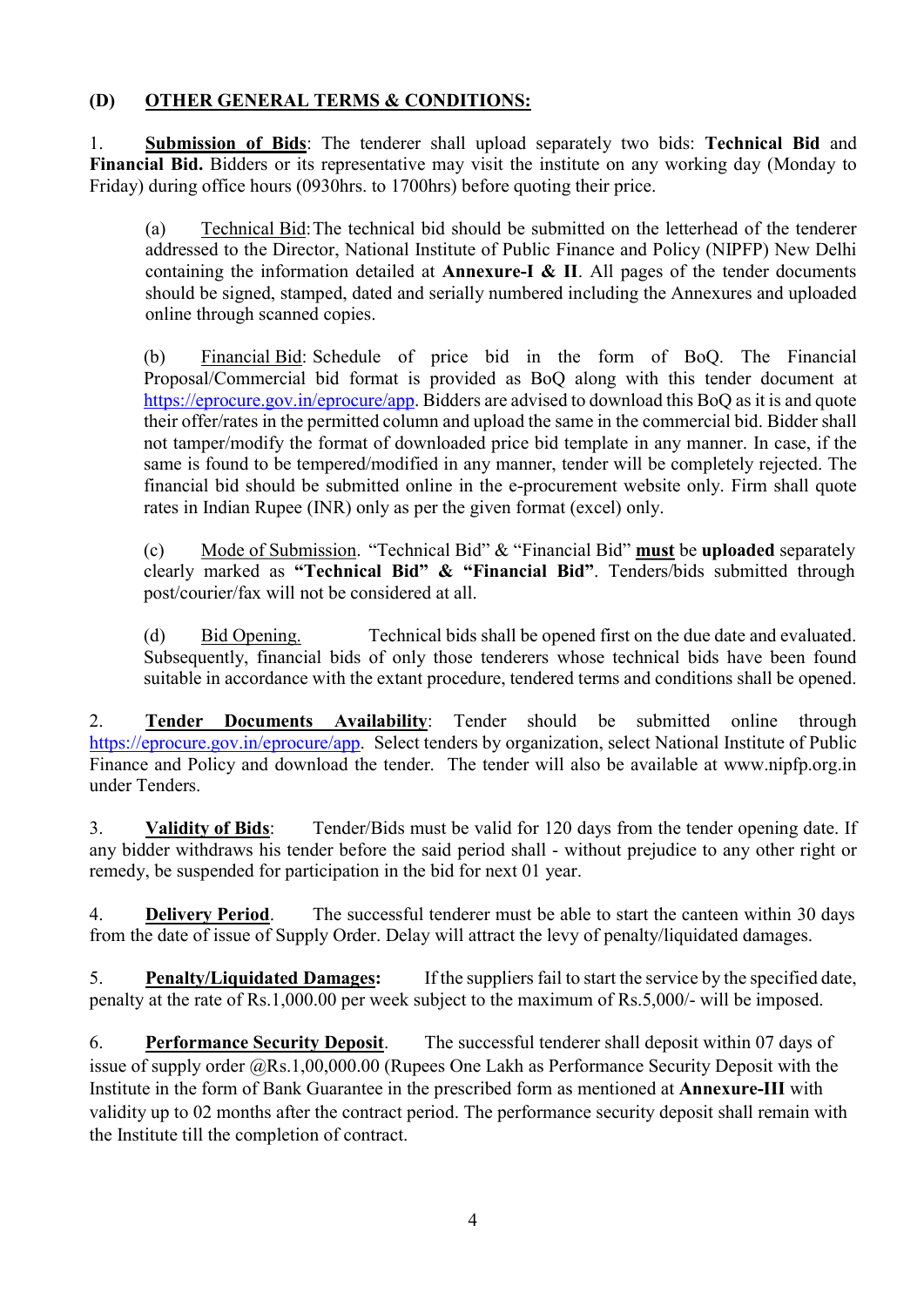7. Tender Opening: Tender shall be accepted till 1500 hrs. on 06/06/2022. The tenders shall be opened as per following schedule: -

| <b>Bid</b>                             | Date                                                                               | Time                        | <b>Place</b>    | <b>Remarks</b> |
|----------------------------------------|------------------------------------------------------------------------------------|-----------------------------|-----------------|----------------|
| Technical bid $\vert 07/06/2022 \vert$ |                                                                                    | 1500 hrs.                   | NIPFP New Delhi | Bidders may    |
| Financial bid                          | To be advised to the successful tenderers of Technical Bids<br>through CPP portal. | also witness<br>the opening |                 |                |

Financial bids of only those tenderers whose technical bids will be found suitable in accordance with the extant procedure, tender terms and conditions shall be opened. The firms who have submitted the bids and whose offers are found technically suitable shall be informed of the opening date of the second cover i.e., Financial Bid through www.eprocure.gov.in portal.

## 8. Evaluation of Bids:

(a) The Purchaser will examine the bids to determine whether:

(i) They are complete,

(ii) Required documents etc. have been furnished,

(iii) The documents have been properly signed with proper numbering on all documents

(b) Evaluation of bids shall be carried out based on the information furnished by the bidder. The conformity of the bids to the technical specifications and commercial terms and conditions shall be examined.

(c) The Purchaser will examine the bids to determine the correctness of the information furnished by the bidder in its bid. In case any information is found to be incorrect/false, the bid shall be considered as non-responsive.

(d) Purchaser may contact and verify bidder's information, references and data submitted in the bid without further reference to bidders.

(e) Purchaser reserves the right to use and interpret the bids as it may, in its discretion, consider appropriate, when selecting bidders for granting of the letter of intent/ Notification of Award of supply.

(f) Purchaser may waive off any minor infirmity or non-conformity or irregularity in a bid, which does not constitute a material deviation, provided such a waiving, does not prejudice or affect the relative ranking of any bidder.

(g) The purchaser may seek clarification in writing from bidder. Bidder shall be promptly replying within the time limit specified in the clarification from the purchaser.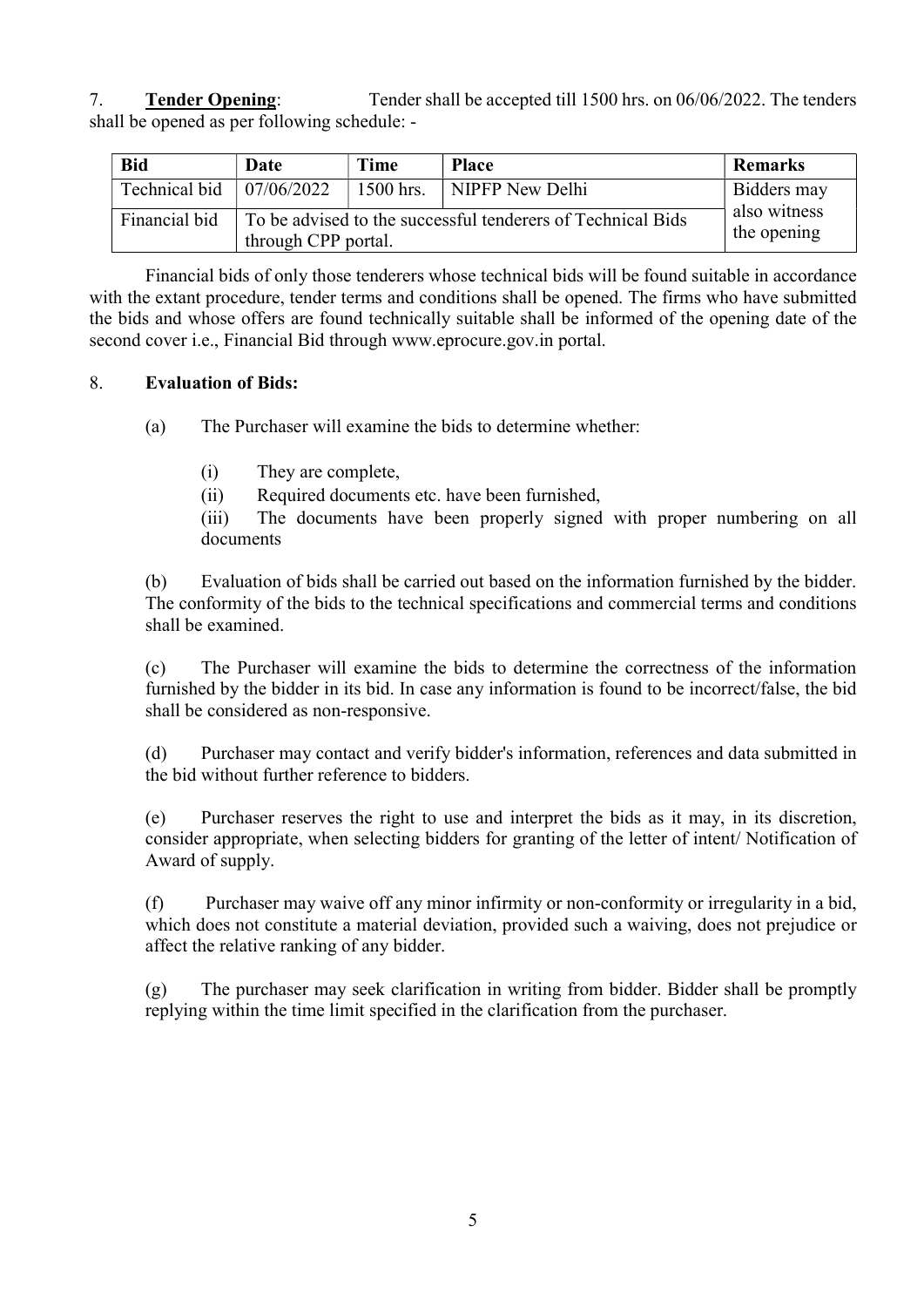### 9. Purchaser's right to accept or reject any or all bids.

(a) The Purchaser reserves the right to accept or reject any bid and to annul the bidding process and reject all bids at any time prior to the award of contract, without thereby incurring any liability to the affected Bidder or Bidders or any obligation to inform the affected Bidder or Bidders of the grounds for the Purchaser's action.

(b) The acceptance of tender will rest with the Director, NIPFP New Delhi who does not bind himself to accept the lowest bid and reserves himself the right to reject any or all the tenders received without the assignment of any reason. All the bids in which any of the prescribed conditions are not fulfilled or are incomplete in any respect are liable to be rejected.

(c) Canvassing in connection with tenders is illegal & strictly prohibited and the tenders submitted by the bidders, who resort to canvassing, will be rejected.

#### 10. Selection of successful bidder:

(a) Eligible Bidder quoting the least (L1) for all items together will be declared as the Successful Lowest Bidder and his offer will be processed further.

(b) In the event of receiving more than one bid quoting the same amount, the final selection of successful bidder shall be made in the following manner: -

(i) The one with the highest turnover during the last 3 years put together;

(ii) If more than one bid having the same total turnover, then the earliest one registered with the Registrar of Companies/Partnership Firms/date of license under the Shops & Establishment Act;

11. Settlement of Disputes. In the event of any dispute or difference(s) between the NIPFP New Delhi and the vendor(s) arising out of non-supply of material or supplies not found according to the specifications or any other cause whatsoever relating to the supply or purchase order before or after the supply has been executed, shall be referred to the Director, NIPFP New Delhi who may decide the matter himself or may appoint arbitrator(s) under the Arbitration and Conciliation Act, 1996. The decision of the arbitrator shall be final and binding on both the parties. All disputes shall be subject to Jurisdiction of Courts at New Delhi only.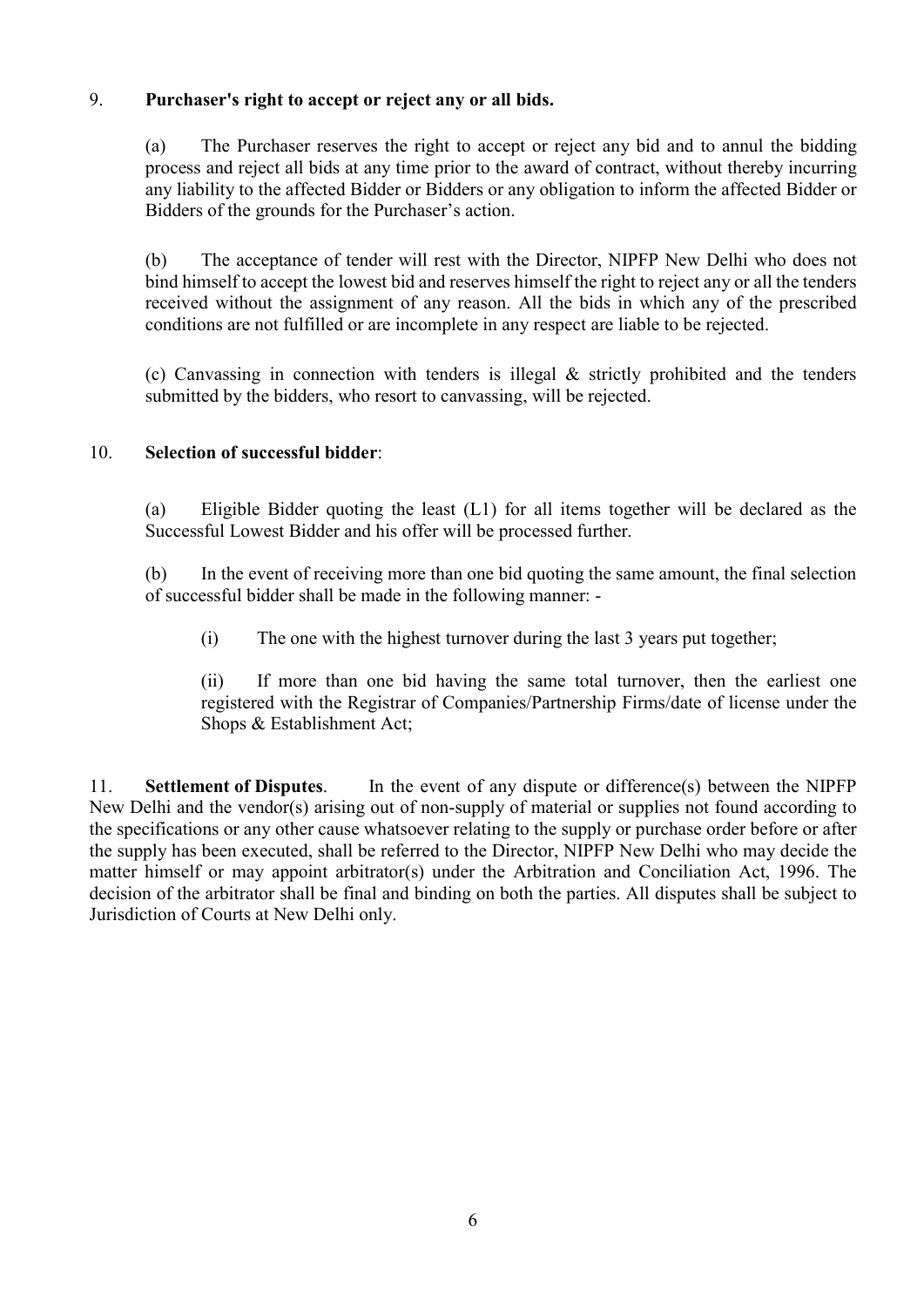# (E) SPECIAL CONDITIONS OF THE CONTRACT:

1. The food shall be good, wholesome and of best quality as approved by the Institute. Before using the raw materials and other ingredients for cooking, the Contractor shall ensure their quality having reputed brand and wholesomeness. Tea, Tea pouches, coffee etc. are to be used of reputed brand by the contractor. The Institute through its authorised representatives shall have the authority to carry out test checks at their convenience of the raw materials, ingredients used for cooking, cooking arrangements and the finished eatables and will have absolute right to reject the cooked or raw items if do not meet the required standard at its sole discretion and the same would be destroyed at the cost of the Contractor. All cooking work should be done at the Institute's canteen and nothing ready-made eatables are to be outsourced without prior approval of the Institute. All materials required by the Caterers for preparation of food, meals, tea, coffee, other beverages and snacks etc. will be procured by the Caterers at their cost.

2. The caterers shall ensure their quality having reputed brand and wholesomeness i.e. Wheat flour-Aashirvad or its equivalent, Basmati Rice –India gate/Daawat/Kohinoor, Biscuit- Bisk Farm/Britannia, Masala- MDH, Everest or its equivalent, Oil- Fortune/Saffola or its equivalent, Tea- Tata Tea/Taj Mahal, Coffee- Nescafe etc., Chicken/Fish/Meat- Government approved and veterinary doctor authorized shop. If any brand is not available the prior approval will be taken from the Institute's canteen committee.

3. The meals / snacks to be supplied by the Contractor shall be of the type and in quantities with fixed prices as approved by the Institute inclusive of all taxes. The Contractor shall not prepare or serve any other item without the prior approval of the Institute. A schedule of daily menu with alterations or additions in the service items decided based on the recommendations of the Canteen Committee and communicated to the Contractor, shall be strictly followed by the Contractor.

4. Contractor shall purchase and keep the raw materials stock of minimum 07 days required for the preparation of various items, including the controlled items of good quality at his own cost. Contractor shall abide by the local Government laws relating to stocking of food grains, sale of food etc. and shall obtain the necessary licenses from the Competent Authority at his own cost, wherever applicable. The Institute at its discretion through its authorised representative may check the stock position of all the items to see that the above is being complied by the Contractor.

5. The Contract will be initially for a period of one year. The rates quoted for various items will not be enhanced during the period of the contract. If for any unexpected reason, the rates have to be enhanced, prior permission should be obtained from the appropriate sanctioning authority. Based on the performance and mutually agreed rates, terms & conditions, the contract may be extended for another period of 02 years.

6. The successful bidder will obtain FSSAI and Hazard Analysis Critical Contrail Point (HACCP) certification within 30 days from the date of award of contract failing which the contract will be treated as withdrawn/cancelled.

7. Canteen premise will be provided free of rent. Furniture in the canteen will be provided by the Institute. A refrigerator, deep freezer, water cooler and fly catcher are also provided in the canteen. The contractor would be responsible for keeping the things in perfect working order. If any damage is made to the same, the contractor will be required to bear the cost of repair and replacement.

8. The crockery, cutlery and vessels will not be provided by the Institute. The contractor shall provide the necessary good quality Crockery, Glassware, Cutlery etc., when serving for snacks, High Tea, Lunch & Dinner.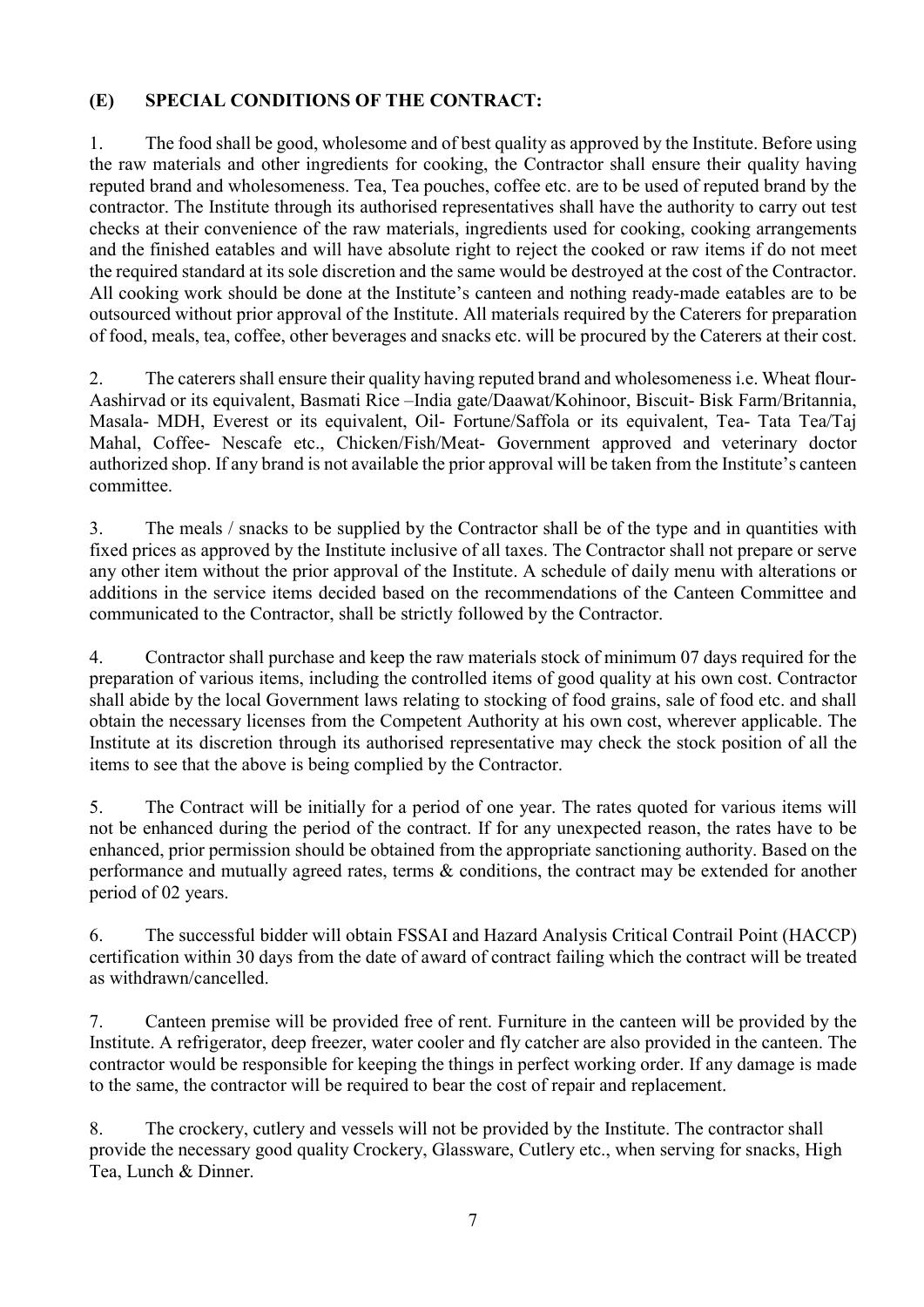9. The cost of gas consumption will be borne by the contractor.

10. The cost of electricity consumed will be borne by the contractor as per readings recorded by the separate meter installed in the canteen.

11. No residential accommodation will be provided to the contractor or his staff. However, during the period of training courses/seminars, where the contractor will be required to serve the dinner and breakfast to the participants of the training programmes, permission will be given to stay at night in one room in the campus for two workers of Canteen.

12. The team must wear neat & tidy uniform, shoes, socks and gloves while on duty. The kitchen staff will wear apron and chef cap. The cost of uniform will not be borne by the Institute.

13. Menu and its rates may be decided for foreign delegates with mutual consent.

14. Room services may also be required to be provided. No extra charge will be paid for meals served in the rooms of the Institute and hostel.

15. The contractors should ensure the cleanliness in the canteen, the kitchen and surrounding areas.

16. Quality of canteen food will be monitored from time-to-time.

17. Dishes will be kept neat and clean and the items served must be healthy and hygienic.

18. Menu should not be repetitive in nature. Advance menu should be displayed in the canteen notice boards.

19. The service boys should be in proper uniform.

20. If the services are not found satisfactory, the Institute will have a right to terminate the contract by giving one month's notice.

21. If for any reason the contractor desires to discontinue the contract, he will be required to serve one month's notice failing which security deposit of Rs.1,00,000/- will stand forfeited.

22. Contractor having Diploma/Degree in a Catering will be given preference to run the Canteen.

### Prices and Taxes & Duties:

Prices shall be firm and inclusive of all cost of labour and all applicable taxes & duties. All taxes & duties mentioned in the Price Bid shall be paid/ reimbursed against proper invoice as per rules/documentary evidence and restricted to the total amount of Taxes & Duties mentioned in Price Bid.

Termination. The Institute may terminate this Contract with at least ten (10) working days prior written notice to the Contractor after the occurrence of any of the events specified in paragraphs (a) through (d) of this Clause:

(a) If the Contractor does not remedy a failure in the performance of its obligations under the Contract within seven (7) working days after being notified, or within any further period as the Institute may have subsequently approved in writing;

(b) If the Contractor becomes insolvent or bankrupt;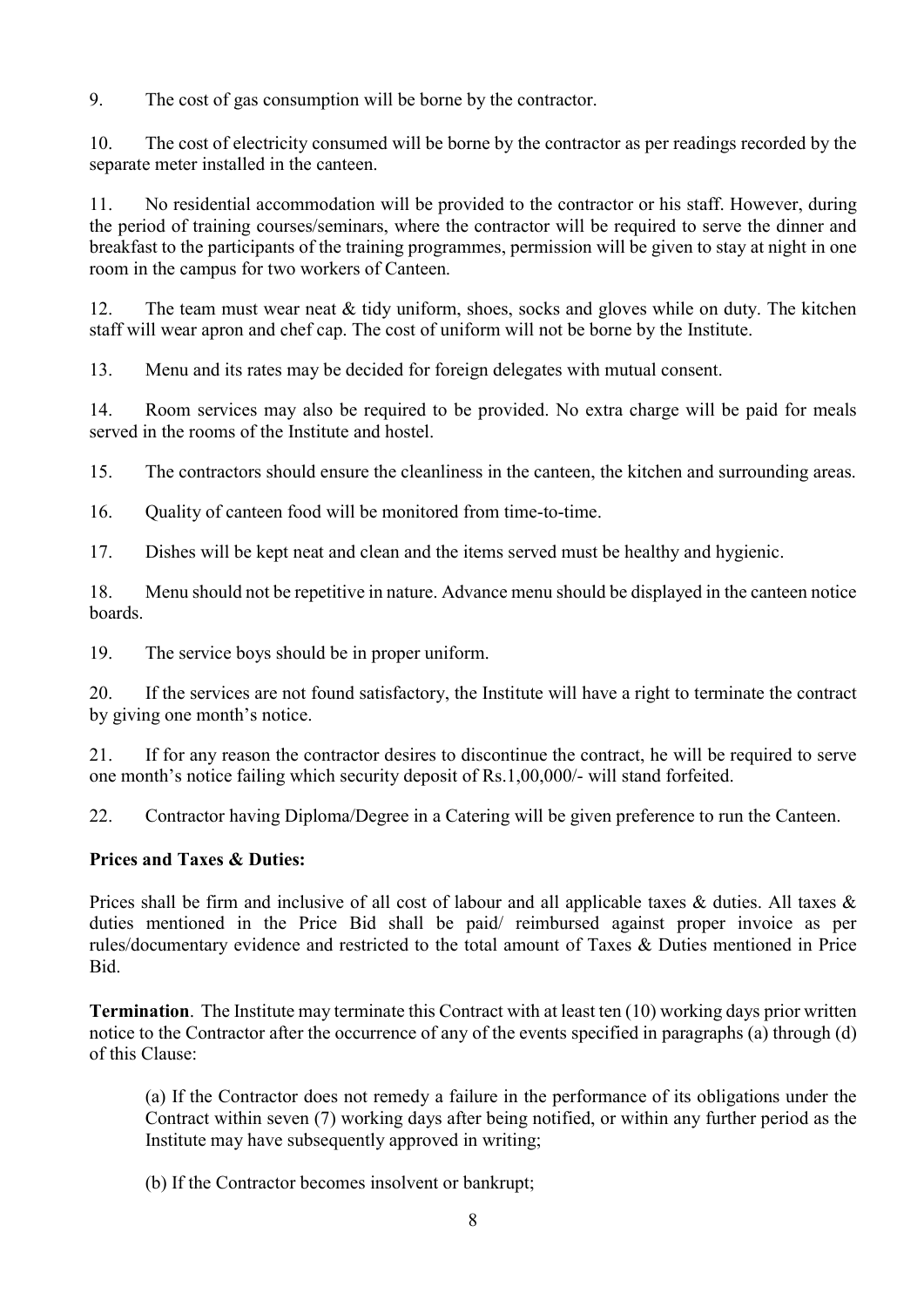(c) If the Contractor, in the judgment of Institute, has engaged in corrupt, fraudulent, collusive, coercive, or obstructive practices in competing for or in performing the Contract.

(d) If the Institute, in its sole discretion and for any reason whatsoever, decides to terminate this Contract.

SERVICE POINTS & TIMINGS: The Contractor shall be required to provide canteen services in the Canteen/Institute premises on all the working days and further on Saturdays/Sundays/holidays as and when specifically required due to administrative exigencies.

The Contractor shall if requested to provide services for meetings, interviews and other official occasions at such places as may be at the same rates as would be finalised.

If at any time during the contract period, the Institute desires to utilise the services of the Contractor for any special parties, catering to the participants of the training programmes in the Institute, the Contractor shall arrange the same at the rates to be mutually agreed upon (in case the items are from outside, the rate of items already agreed) and provide necessary services at the time and places to be decided by the Institute.

Notwithstanding anything hereinafter contained, the Institute will have the right to use the Canteen Hall at any time on all days including holidays at any time, as may be required.

### CONTRACTOR'S OBLIGATIONS

The Contractor shall be responsible for the proper upkeep and maintenance of the canteen premises, furniture and fixtures, Refrigerator, Deep Freezer etc. When materials supplied by the Institute becomes unserviceable and if these are to be replaced by the Institute, the same would only be replaced against the return of the unserviceable materials by the Contractor; otherwise the cost of such materials shall be borne by the Contractor. No other electric equipment will be allowed without prior approval of the Institute.

For any damage, breakage or loss of any equipment of property of the Institute, the Contractor shall make the loss good at his own cost failing which the amount will be recovered from his security deposit or from other dues as payable to him by the Institute or otherwise recovered.

The Contractor shall keep a proper inventory of the items placed at his disposal by the Institute and the same shall be verified by the Contractor along with the representatives of the Institute.

The Institute reserves the right of free access through its authorised representative(s) to inspect the Canteen, Stores, Equipment and food for ensuring their wholesomeness, cleanliness, quality and quantity at all times without any prior notice.

The Contractor shall keep the entire premises, utensils, crockery etc. clean, neat and hygienic. He shall use and provide at his own expenses the prescribed detergents and other requisites for this purpose. He will ensure that furniture of the canteen premises, crockery and cutlery, utensils, kitchen pantry, wash basins, lavatory urinals, drainage system are washed and cleaned in hygienic way.

It shall be the responsibility of the Contractor to maintain the canteen and keep the floors clean, neat and hygienic. For the purpose, he is required to engage adequate staff.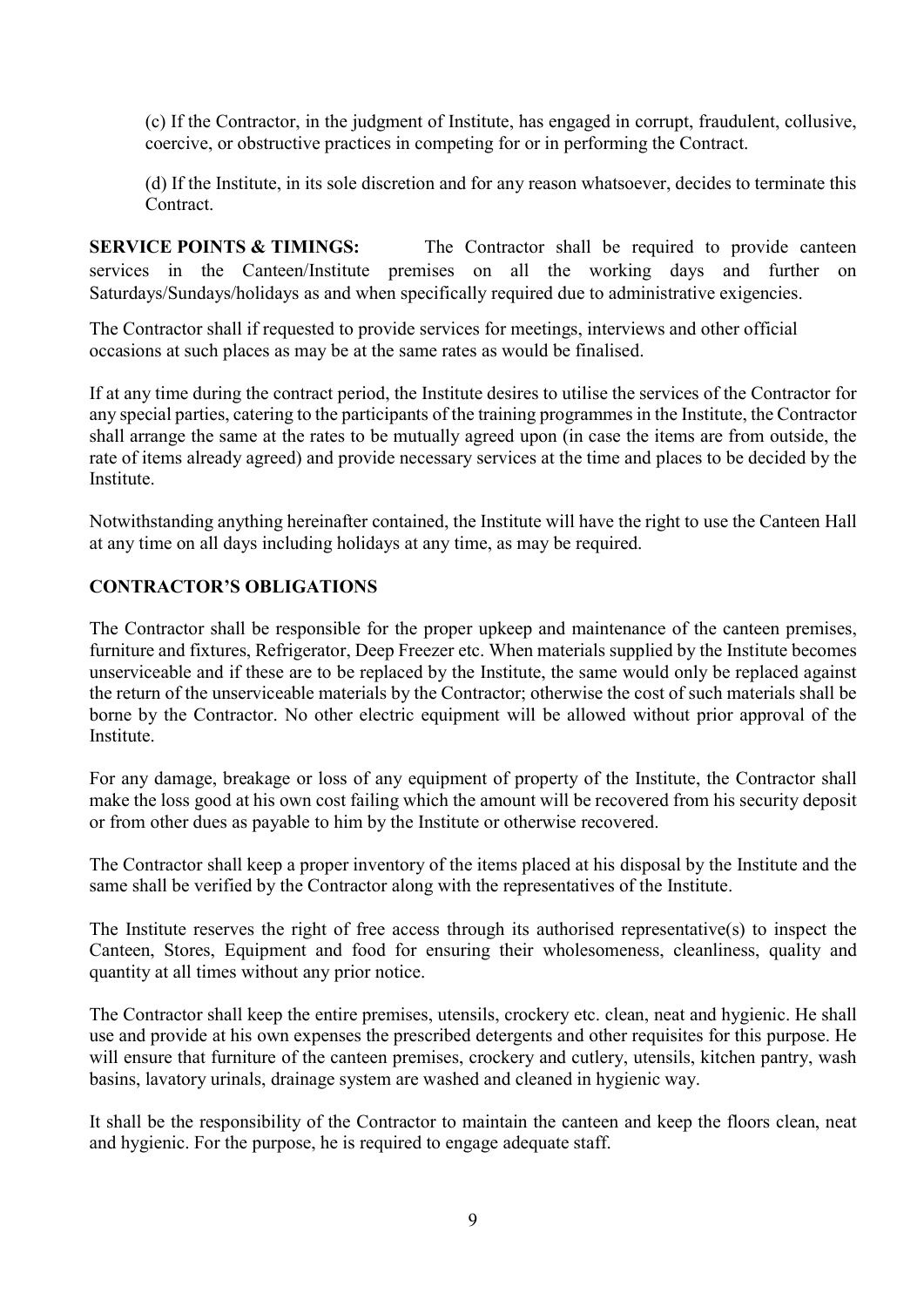The Contractor shall not use or allow to be used the Canteen premises for dwelling purposes and shall not allow any outsiders to loiter in and around the building without valid authority.

The Contractor shall not assign or sublet the contract or any part thereof to any other party.

# CONTRACTOR'S OBLIGATION – FOR COMPLIANCE OF PROVISIONS OF ALL LABOUR LEGISLATIONS

The Contractor shall make regular and full payment of wages / salaries and other payments to his employees and furnish necessary proof, as and when demanded by the Institute/ concerned department of Central, State and local government agencies.

The Contractor shall be responsible for the compliance with applicable laws or which might become applicable, rules and regulations relating to Contract Labour (Regulations & Abolition) Act, 1970, Shops & Establishments Act, Factories Act, 1948, Employees Provident Funds & Misc. Provisions Act, 1952, Payment of Gratuity Act, 1972, Payment of Bonus Act, 1965 etc.

The contractor shall comply with the provisions of all labour legislations including the requirements of Wages Act, 1936, Minimum Wages Act, 1948, Workmen's Compensation Act 1923, ESI Act 1948 or such other Acts, laws or regulations passed by the Central/States, Municipal & Local Government, agency or authority from time-to-time in present or in future.

Proper records shall be maintained by the Contractor with respect to the above Acts, and such other Acts as may be applicable to Contractor's working and his workmen which would be subject to check from time-to-time, by the Institute.

The optimum requirement in the canteen may vary from time-to-time for efficient and timely catering covering all categories of personnel required to be provided for canteen services, for which the contractor must, at all times maintain the needed manpower on shift basis. For any increase in manpower for efficient running of the canteen services, the Contractor shall not be entitled to additional remuneration.

The Contractor shall maintain a register showing names and addresses of the persons engaged along with KYC papers, photographs of each person and shall produce the same for inspection on demand by the Institute.

The Contractor shall issue identity cards bearing photographs of the canteen employees for gate entry and shall exhibit prominently during working hours. The canteen staff shall also be liable for search on entry / exit.

The employees of the Contractor should be subjected to medical examination twice in a year at Contractor's cost by the Medical Officer. The employees should be free from all communicable, contagious infections and other diseases. In the event of any employee of the Contractor being found medically unfit, the Contractor shall arrange to replace him. Contractor has to submit medical certificate as and when required.

Nothing contained herein shall be construed to create a monthly tenancy or create any such interest in favour of the Caterers or their partners / representatives / employees in respect of Canteen or the premises used by the Contractor in connection with or for the purpose of this agreement.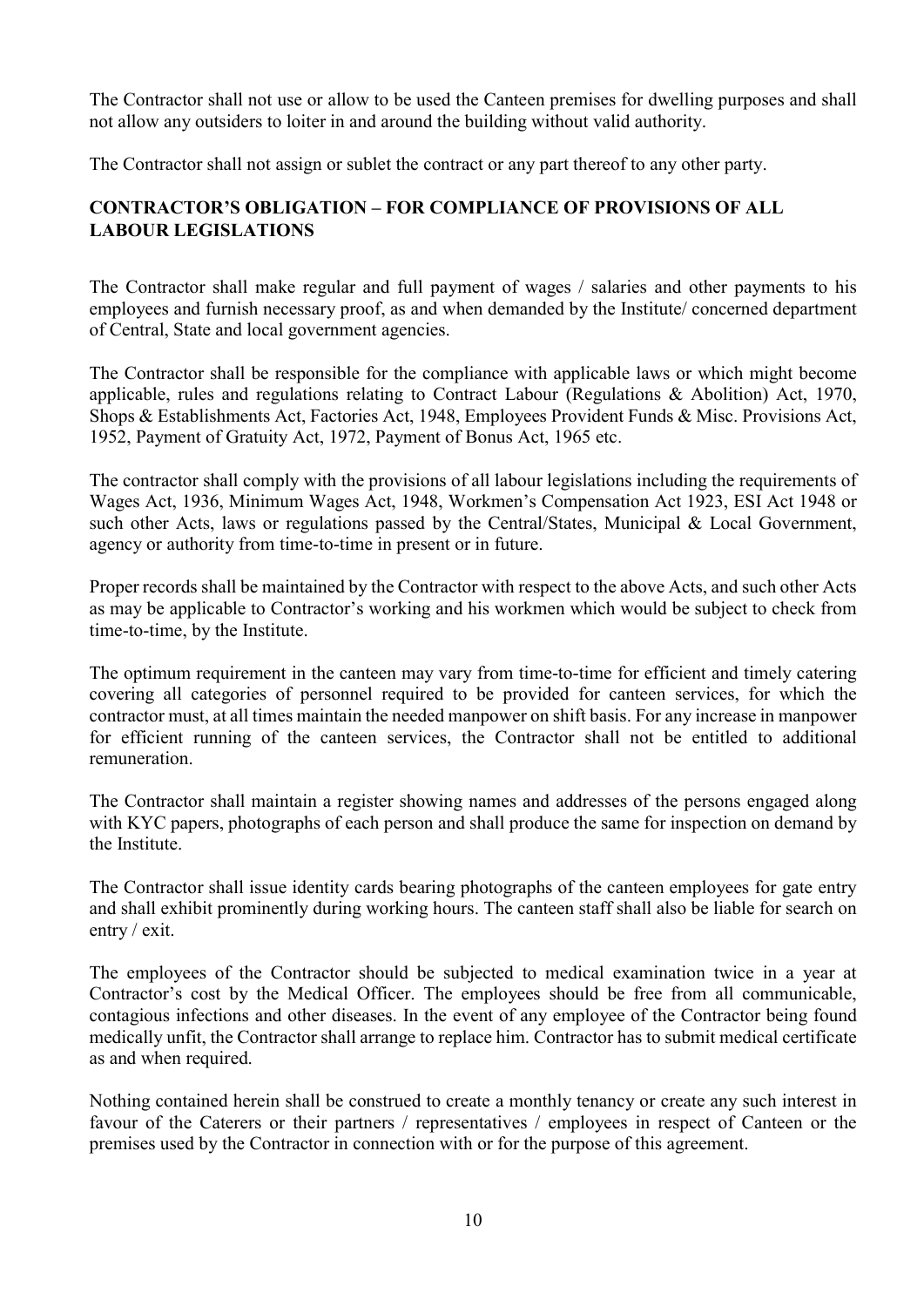On termination of this agreement, the Contractor shall discontinue to use and handover vacant and peaceful possession of the Institute Premises of the said Canteen or other premises together with the fixtures, equipment and articles in good condition to the Institute.

The Contractor shall be solely and exclusively liable for the payment of any and all taxes in vogue or hereafter imposed, increased or modified from time-to-time.

## MISCELLANEOUS

Contractor shall maintain the canteen and all pantries in clean and hygienic conditions. If the Contractor fails to engage sufficient staff for this purpose, the Institute will engage the staff on behalf of the Contractor at his risk and cost.

Contractor shall not exhibit or cause to be exhibited in the canteen premises any printed or written notices or advertisements of any kind, whatsoever except notices related to the working of the canteen, without the prior permission of the Institute.

The Institute reserves the right to deduct any amount that becomes payable by the Contractor in respect of the labour being employed by him for executing the job awarded, under any Act, or rules framed there under and in force from time-to-time. The same shall be recovered from bills payable to the Contractor as debt recoverable.

Contractor shall ensure that peace and order is maintained in the canteen and if peace and order in the canteen is disturbed due to lapse on the part of the contractor, a penalty of Rs.1,000/- per occasion for such lapse leading to disturbance of peace/order may be imposed by the Institute.

If the Institute finds that the Contractor is misusing the facilities provided by the Institute for running the canteen for any other purpose not covered under the contract, the Institute will be free to levy penalty which may extend to Rs.5,000/-or more per occasion.

If, on inspection, it is found that that the quantity / quality of meals/snacks served is not as per the norms laid down by Institute, a penalty up to Rs.1,000/-may be imposed by the Institute for every such occasion and/or eventuality.

Contractor would ensure that all the canteen staff employed by him would behave courteously and decently with employees of the Institute and also ensure good manners.

In the event of the Contractor suspending or abandoning catering services without giving prior notice to the Institute, without handing over charge of the canteen materials entrusted to him by the Institute, the whole of security money and other dues payable to him shall stand forfeited to the Institute and he shall also be liable for such legal action deemed fit and proper for breach of contract and towards the loss of various accessories and furniture entrusted to the contractor.

### GENERAL

Contractor shall adhere to safety practices and avoid hazardous and unsafe working conditions and shall comply with the safety rules in force from time-to-time.

The canteen premises will be in possession of the Institute and the contractor is permitted to enter the premises to run the canteen only. If at any time the contract is terminated or the contract comes to an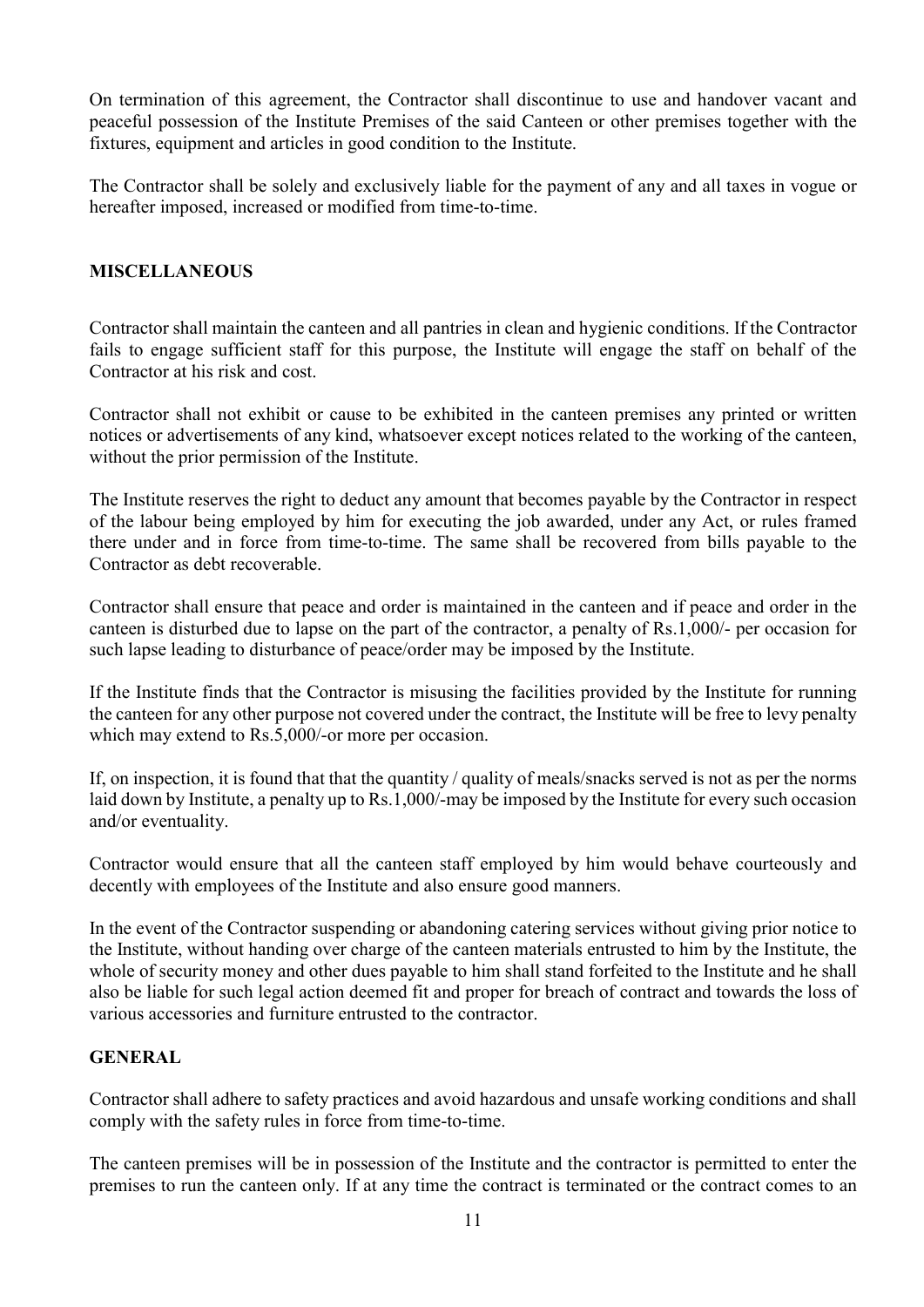end or if the Institute decides that the contractor should not be allowed to run the canteen, in that event, the Institute will be entitled to restrain the contractor from entering the building premises as well as the canteen premises. The contractor is only permitted to make use of the canteen premises which is in possession of the Institute and the contractor will have no right or interest in the canteen premises and other items given by the Institute because of the permission being granted to the contractor to supply articles as per the terms of the contract.

Contractor shall use the canteen only for the purpose of this agreement / contract and he shall not make or permit it to be made, any structural additions or alterations to the same without the prior approval in writing of the Institute.

Contractor shall work under the supervision of the Administration Department and such other authorized officers of the Institute as may be nominated from time-to-time.

The contractor and his workmen will be subject to police verification regarding their antecedents.

The offer containing erasures of alterations will not be considered. There should be no hand written material, corrections or alterations in the offer. Technical and financial details must be completely filled up.

The canteen contractor and all other employees will have no rights and privileges for employment or any other benefits in the Institute. In other words, the employees of the contractor will be the exclusive responsibility of the contractor himself with no liability or responsibility of the Institute.

Tenderers may visit the canteen during working hours (0900 hrs to 1700 hrs, Monday to Friday) before bidding.

**Director**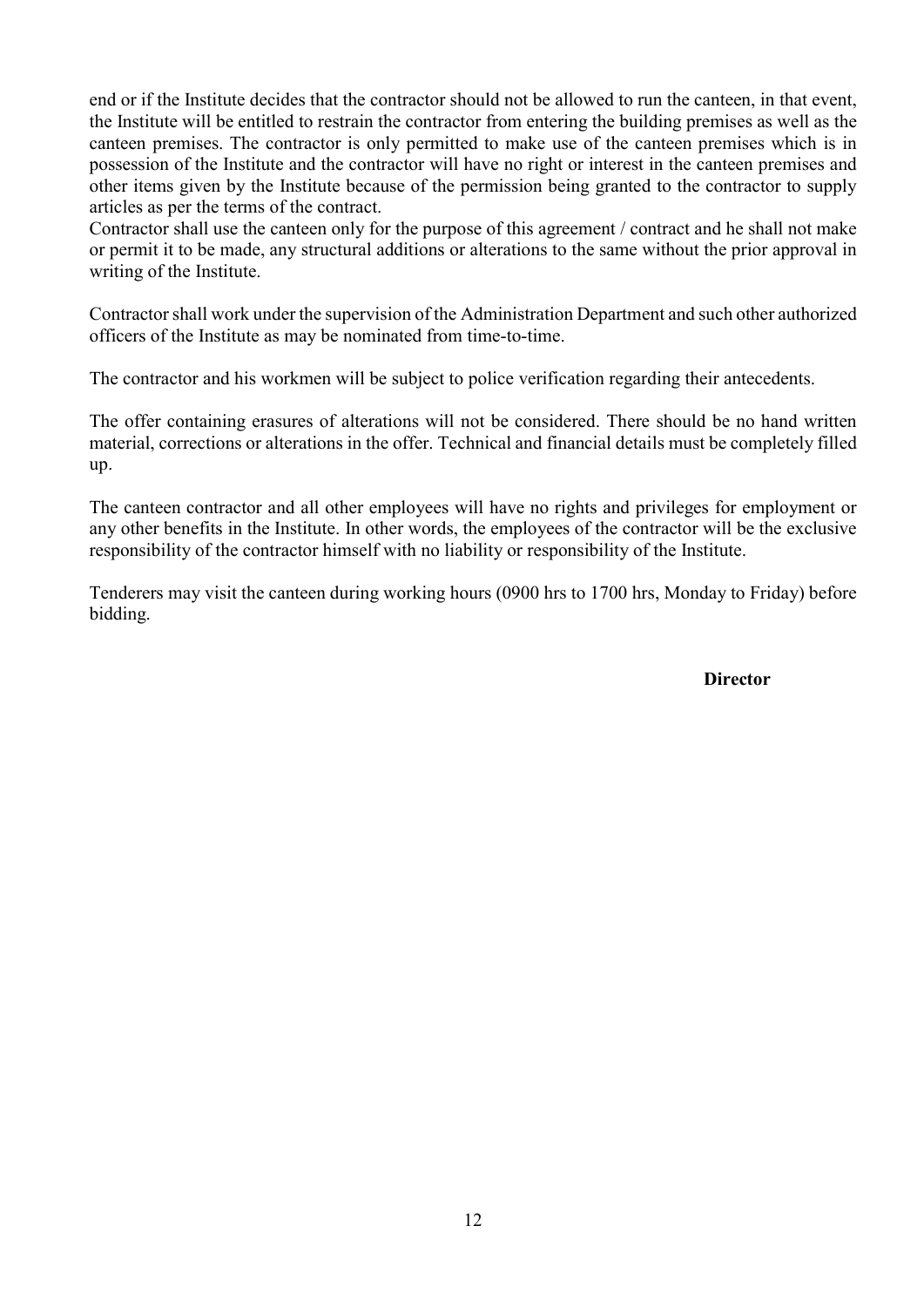## TECHNICAL BID PARTICULARS

| 1. | Name of the Tenderer                                                                                   |  |
|----|--------------------------------------------------------------------------------------------------------|--|
| 2. | Full Address of the tenderer                                                                           |  |
| 3. | Contact details of tenderer<br>(a) Telephone No.<br>(b) Mobile No.<br>$(c)$ Fax No.<br>$(d)E$ -mail id |  |
|    |                                                                                                        |  |

4. List of Documents enclosed:

| Sl.<br>No. | Name of the document                                                                                   | column  | Information to be filled in this | Whether photocopies of<br>the documents enclosed<br>(pl. tick) |
|------------|--------------------------------------------------------------------------------------------------------|---------|----------------------------------|----------------------------------------------------------------|
| (a)        | License/Registration (Number)                                                                          |         |                                  | Yes / No                                                       |
| (b)        | Dealership/Distributorship<br>Certificate (Number)                                                     |         |                                  | N <sub>o</sub><br>Yes                                          |
| (c)        | Supply order completion<br>certificate (Name of the<br>organization, value, supply<br>completion date) |         |                                  | Yes<br>No                                                      |
| (d)        | Income Tax Return (Annual<br>Income during last 03 Financial<br>Years)                                 | 2018-19 | Rs.                              | N <sub>o</sub><br>Yes                                          |
|            |                                                                                                        | 2019-20 | Rs.                              |                                                                |
|            |                                                                                                        | 2020-21 | Rs.                              |                                                                |
| (e)        | Audited Balance Sheet & Profit<br>and Loss Account                                                     | 2018-19 | Rs.                              | Yes<br>No                                                      |
|            | Annual turnover during last 03<br><b>Financial Years</b>                                               | 2019-20 | Rs.                              |                                                                |
|            |                                                                                                        | 2020-21 | Rs.                              |                                                                |
| (f)        | Bank Account (Bank Name,<br>Branch & Account No.)                                                      |         |                                  | Yes<br>N <sub>o</sub>                                          |
| (g)        | PAN (Number)                                                                                           |         |                                  | N <sub>o</sub><br>Yes                                          |
| (h)        | GSTIN (Number)                                                                                         |         |                                  | Yes<br>N <sub>o</sub>                                          |
| (i)        | TAN (Number)                                                                                           |         |                                  | Yes<br>No                                                      |

7. Validity period of the Bid:

8. Warranty/Guarantee period:

9. Additional information, if any proposed to be furnished by the tenderer.

Certificate: Certified that we accept all the terms and conditions of the tender documents.

Date:<br>
Place:<br>
Place:<br>
Signature of Authorised person<br>
Full name: Full name: Designation:<br>Seal: Seal: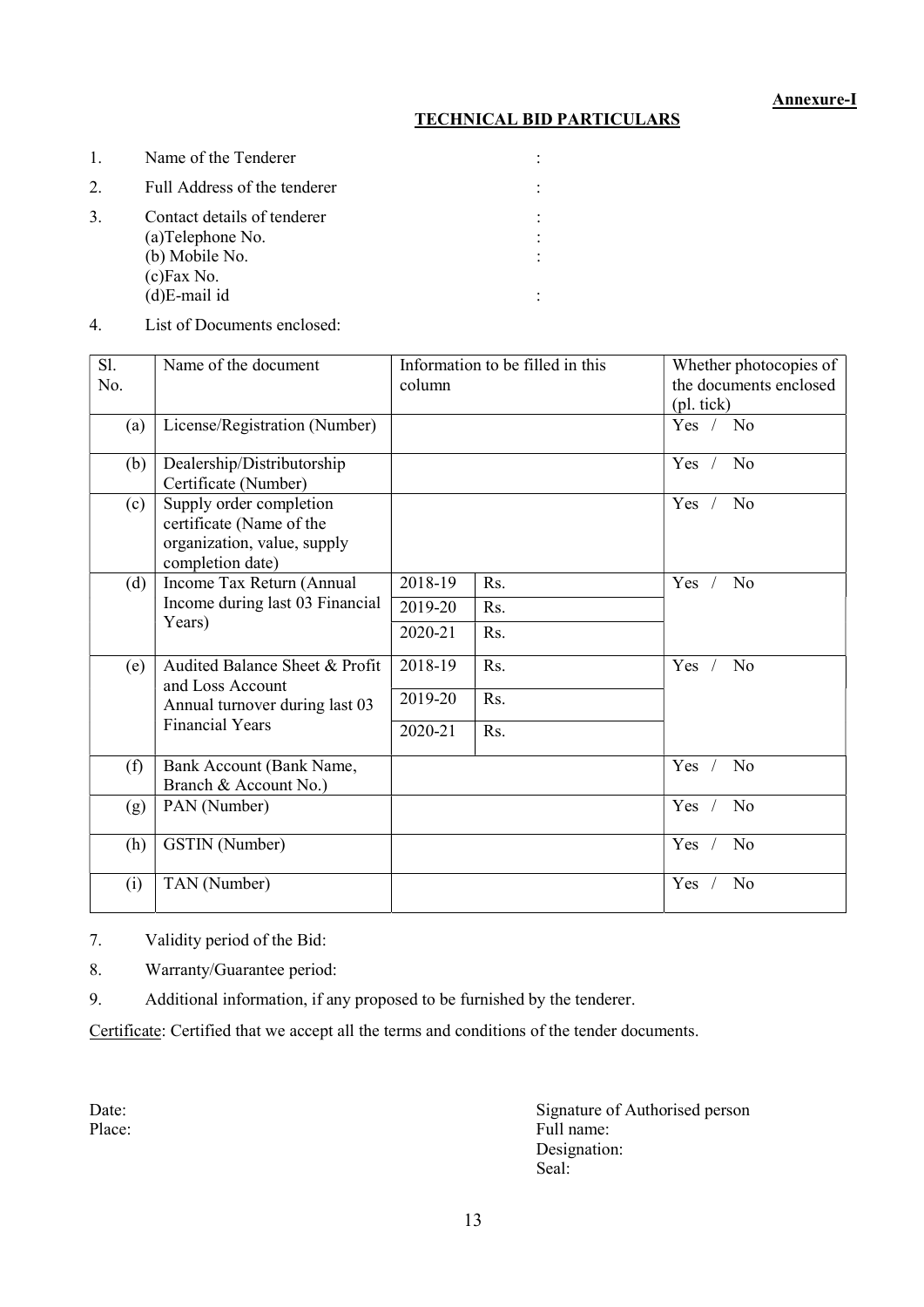# Annexure-II

| Ser. | Item with specification                          | Quantity |
|------|--------------------------------------------------|----------|
| 1.   | Tea with milk (100 ml) per cup                   | 1 Unit   |
| 2.   | Tea without milk (100 ml) per cup                | 1 Unit   |
| 3.   | Herbal tea (100 ml) per cup                      | 1 Unit   |
| 4.   | Black Coffee Per Cup 100 ml                      | 1 Unit   |
| 5.   | Coffee with milk 100 ml                          | 1 Unit   |
| 6.   | Lassi (Sweet) 200 ml.                            | 1 Unit   |
| 7.   | Lassi (Salted) 200 ml.                           | 1 Unit   |
| 8.   | Hot Milk with Horlicks/Bournvita 200 ml.         | 1 Unit   |
| 9.   | Soup per bowl (Tomato/Sweet Corn) 200 ml         | 1 Unit   |
| 10.  | Veg Cutlet (each) standard size                  | 1 Unit   |
| 11.  | Samosa (each) standard size                      | 1 Unit   |
| 12.  | Bread Pakora (each) standard size                | 1 Unit   |
| 13.  | Pakoras (Palak/Onion) 100 gms.                   | 1 Unit   |
| 14.  | Egg Boiled (Each)                                | 1 Unit   |
| 15.  | Egg Half Fry (Each)                              | 1 Unit   |
| 16.  | Omlet (Single)                                   | 1 Unit   |
| 17.  | Omlet (Double)                                   | 1 Unit   |
| 18.  | Bread Omlet (02 slice bread and one egged omlet) | 1 Unit   |
| 19.  | Butter Toast (2 Pcs)                             | 1 Unit   |
| 20.  | Hara Kabab (4 Pcs)                               | 1 Unit   |
| 21.  | Veg Spring Rolls (5 Pcs)                         | 1 Unit   |
| 22.  | Chhole Bhature (02 bhature)                      | 1 Unit   |
| 23.  | Poori Subji (4 Pooris)                           | 1 Unit   |
| 24.  | Sambar Vada (With 2 standard size Vada)          | 1 Unit   |
| 25.  | Idli Sambar (2 Idlis) standard size              | 1 Unit   |
| 26.  | Dosa (Plain) standard size                       | 1 Unit   |
| 27.  | Masala Dosa standard size                        | 1 Unit   |
| 28.  | Upma per plate                                   | 1 Unit   |
| 29.  | Uthappam (Onion) standard size                   | 1 Unit   |
| 30.  | Sandwiches (With Butter & Vegetables)            | 1 Unit   |
| 31.  | Poha/plate                                       | 1 Unit   |
| 32.  | Kachori 2 Pcs With Subji                         | 1 Unit   |
| 33.  | Burfi Khoya (Per Pc) standard size               | 1 Unit   |
| 34.  | Gulab Jamun (Each) standard size                 | 1 Unit   |
| 35.  | Rasgulla (Each) standard size                    | 1 Unit   |
| 36.  | Carrot Halwa (per plate 50gms)                   | 1 Unit   |
| 37.  | Pastry per piece (standard size)                 | 1 Unit   |
| 38.  | Vegetable Pulao per plate                        | 1 Unit   |
| 39.  | Plain Rice per plate                             | 1 Unit   |
| 40.  | Chapati (Each)                                   | 1 Unit   |
| 41.  | Dal Per Plate (Fried)                            | 1 Unit   |

# DETAILS OF FOODS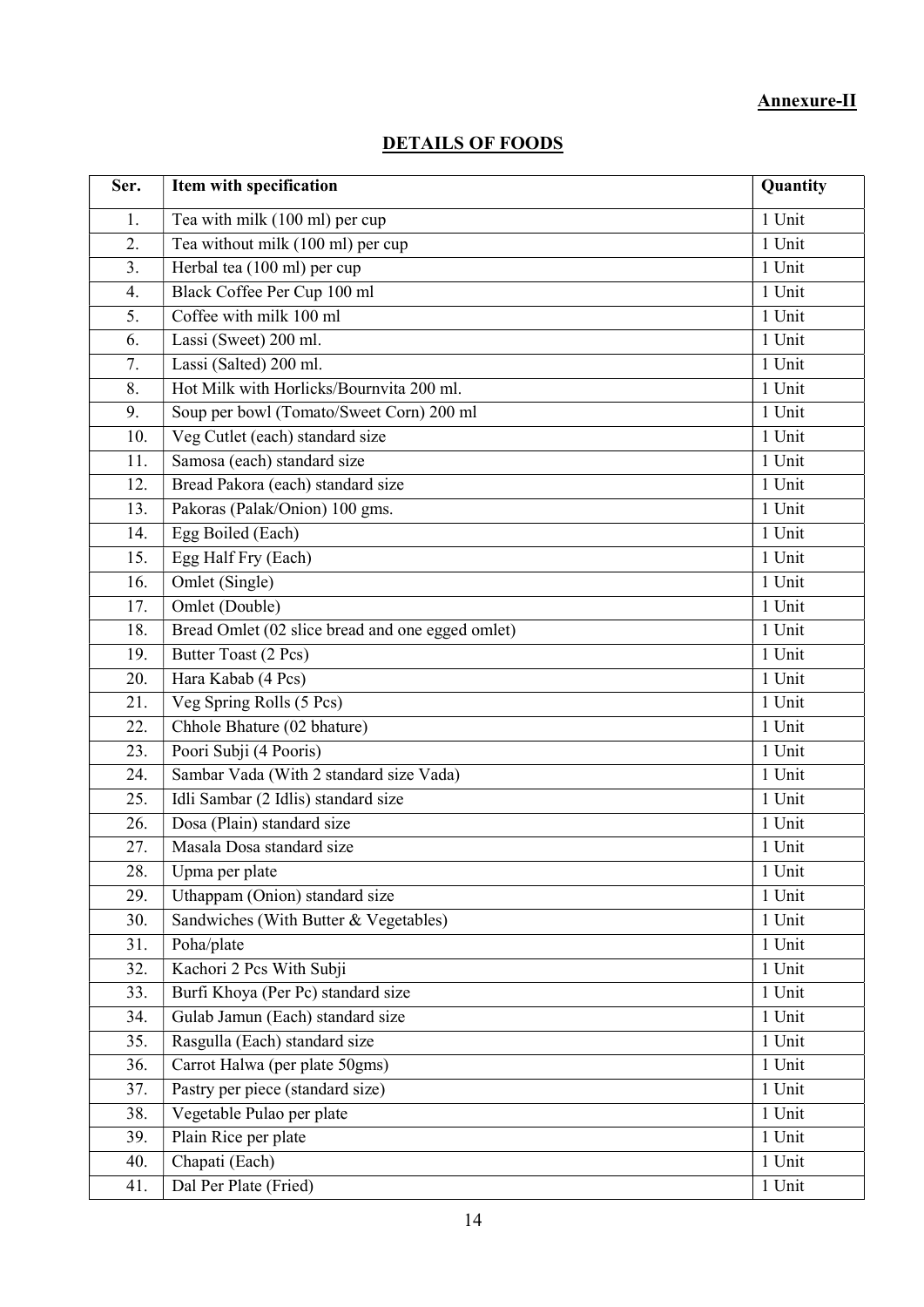| 42. | Dal Per Plate (Non-Fried)                                                                                                                        | 1 Unit |
|-----|--------------------------------------------------------------------------------------------------------------------------------------------------|--------|
| 43. | Kadi Sabji per plate                                                                                                                             | 1 Unit |
| 44. | Seasonal Vegetable Per Plate                                                                                                                     | 1 Unit |
| 45. | Roasted Papad each                                                                                                                               | 1 Unit |
| 46. | Green Salad (Per Plate)                                                                                                                          | 1 Unit |
| 47. | Fish Curry Per Plate (Two pcs.)                                                                                                                  | 1 Unit |
| 48. | Chicken Curry (Two Pcs.)                                                                                                                         | 1 Unit |
| 49. | Paneer Curry Per Plate                                                                                                                           | 1 Unit |
| 50. | Malai Kofta Per Plate                                                                                                                            | 1 Unit |
| 51. | Palak Paneer Per Plate                                                                                                                           | 1 Unit |
| 52. | Veg. Kofta Per Plate                                                                                                                             | 1 Unit |
| 53. | Mutton Curry (02 pcs.)                                                                                                                           | 1 Unit |
| 54. | Dam Alu per plate                                                                                                                                | 1 Unit |
| 55. | Chhole/Rajma per plate                                                                                                                           | 1 Unit |
| 56. | Parantha Plain each                                                                                                                              | 1 Unit |
| 57. | Parantha Lachha each                                                                                                                             | 1 Unit |
| 58. | Parantha (Aloo/Gobi) each                                                                                                                        | 1 Unit |
| 59. | Parantha Egg each                                                                                                                                | 1 Unit |
| 60. | Parantha Paneer each                                                                                                                             | 1 Unit |
| 61. | Thali Veg. (Raita, Dal, Veg. curry, Salad, Rice, 2 Chapati)                                                                                      | 1 Unit |
| 62. | Chicken Biryani (Two pcs.)                                                                                                                       | 1 Unit |
| 63. | Mutton Biryani (Two pcs.)                                                                                                                        | 1 Unit |
| 64. | Boondi Raita per plate                                                                                                                           | 1 Unit |
| 65. | <b>Breakfast (Buffet)</b>                                                                                                                        | 1 Unit |
|     | Tea/Coffee, Veg. Cutlet/Besan Chila/Idli/Moong Dal Chila/Stuffed Paratha (2 pcs.)                                                                |        |
| 66. | Corn Flakes, Bread slice with Omelet & Sauce & seasonal fruit<br><b>Lunch/Dinner Veg. (Buffet)</b>                                               | 1 Unit |
|     | Soup, Paneer Gravy, Seasonal Vegetable, Raita/Curd, Dal Makhini, Veg Pulao                                                                       |        |
|     | (Basmati Rice)/Plain Rice, Green Salad, Assorted Roti (Naan/Parantha/Puri),                                                                      |        |
|     | Sweet Dish (Two pcs.) papad, pickle, packaged drinking water (250 ml)                                                                            |        |
| 67. | Lunch/Dinner Non-Veg. (Buffet)                                                                                                                   | 1 Unit |
|     | Soup, Chicken, Paneer Gravy, Seasonal Vegetable, Raita/Curd, Dal Makhini, Veg                                                                    |        |
|     | Pulao (Basmati Rice)/Plain Rice, Green Salad, Assorted Roti (Naan/Parantha/Puri),                                                                |        |
|     | Sweet Dish (Two pcs.), papad, pickle and packaged drinking water (250ml)                                                                         |        |
| 68. | Lunch/Dinner Non-Veg. (Buffet)                                                                                                                   | 1 Unit |
|     | Soup, Mutton/Fish, Paneer Gravy, Seasonal Vegetable, Raita/Curd, Dal Makhini,<br>Veg Pulao (Basmati Rice)/Plain Rice, Green Salad, Assorted Roti |        |
|     | (Naan/Parantha/Puri), Sweet Dish (Two pcs.), papad, pickle and packaged drinking                                                                 |        |
|     | water (250ml)                                                                                                                                    |        |
| 69. | Tea/Coffee with Cookies (02 pieces)                                                                                                              | 1 Unit |
| 70. | Tea/Coffee with Pastry, Sweet, (Burfi/Gulab Jamun), Samosa/Cutlet (01 piece                                                                      | 1 Unit |
|     | each)                                                                                                                                            |        |

(Signature) Name & Address of the Firm

Dated:

Note: Event based buffet with a firm order for a minimum of 15 Pax will be placed. Rate to be quoted in BOQ format in CPP Portal only.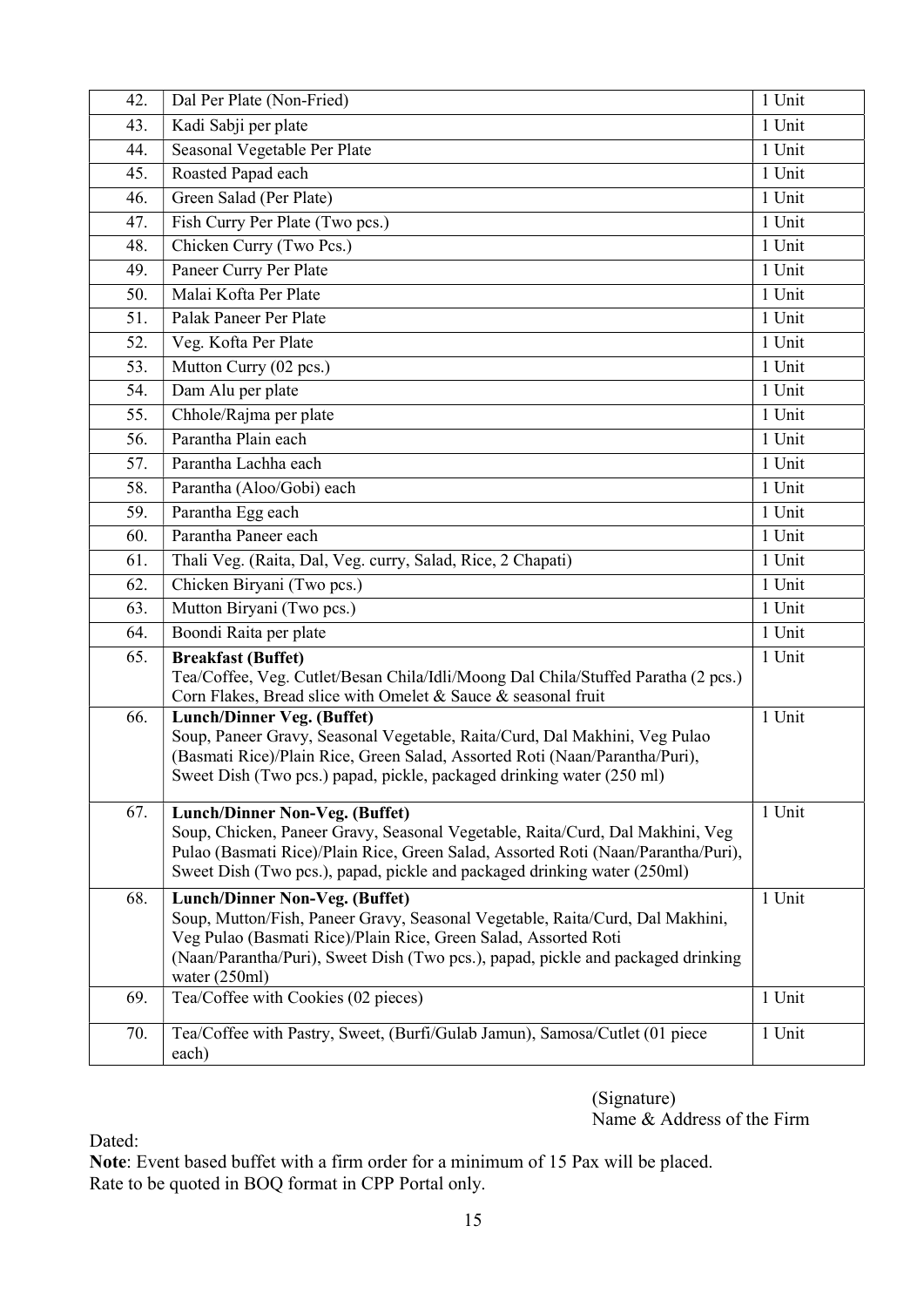#### Form of Performance Guarantee / Bank Guarantee Bond

(to be submitted in the non-judicial stamp paper of Rs.100/- to be purchased in the name of the issuing bank)

In consideration of the National Institute of Public Finance and Policy New Delhi (hereinafter called "NIPFP, New Delhi") having offered to accept the terms and conditions of the proposed agreement between NIPFP, New Delhi and …………………………………………………………. having its registered office at ………………………………………………………… ……….……………………………………………... (hereinafter called "the said Supplier") for the Supply of …………… Nos. of equipment of ………………………… Make (hereinafter called "the said agreement") vide NIPFP, New Delhi Supply Order No. …………………………………………………………………. dated …………………………………. having agreed to production of an irrevocable Bank Guarantee for **Rs**…………………………… (Rupees ……………………………………………………… only) as a security/guarantee from the Supplier for compliance of his obligations in accordance with the terms and conditions in the said agreement. 1. We, \_\_\_\_\_\_\_\_\_\_\_\_\_\_\_\_\_\_\_ (hereinafter referred to as "the Bank") hereby undertake to pay to NIPFP, New Delhi an amount not exceeding Rs…………………………. (Rupees ……………………………………………………………………. only) on demand by the NIPFP, New

Delhi.

2. We, **Example 2.** (indicate the name of the Bank) do hereby undertake to pay the amounts due and payable under this guarantee without any demure, merely on a demand from NIPFP, New Delhi stating that the amount claimed as required to meet the recoveries due or likely to be due from the said Supplier. Any such demand made on the bank shall be conclusive as regards the amount due and payable by the bank under this Guarantee. However, our liability under this guarantee shall be restricted to an amount not exceeding Rs………………………………. /- (Rupees ………………….…………………………………………………… only).

3. We, the said bank further undertakes to pay NIPFP, New Delhi any money so demanded notwithstanding any dispute or disputes raised by the supplier in any suit or proceeding pending before any court or Tribunal relating thereto, our liability under this present being absolute and unequivocal. The payment so made by us under this bond shall be a valid discharge of our liability for payment thereunder and the Supplier shall have no claim against us for making such payment.

4. We, we constrained We make the name of the Bank) further agree that the guarantee herein contained shall remain in full force and effect during the period that would be taken for the performance of the said agreement and that it shall continue to be enforceable till all the dues of NIPFP, New Delhi under or by virtue of the said agreement have been fully paid and its claims satisfied or discharged or till Director on behalf of the NIPFP, New Delhi certified that the terms and conditions of the said agreement have been fully and properly carried out by the said Supplier and accordingly discharges this guarantee.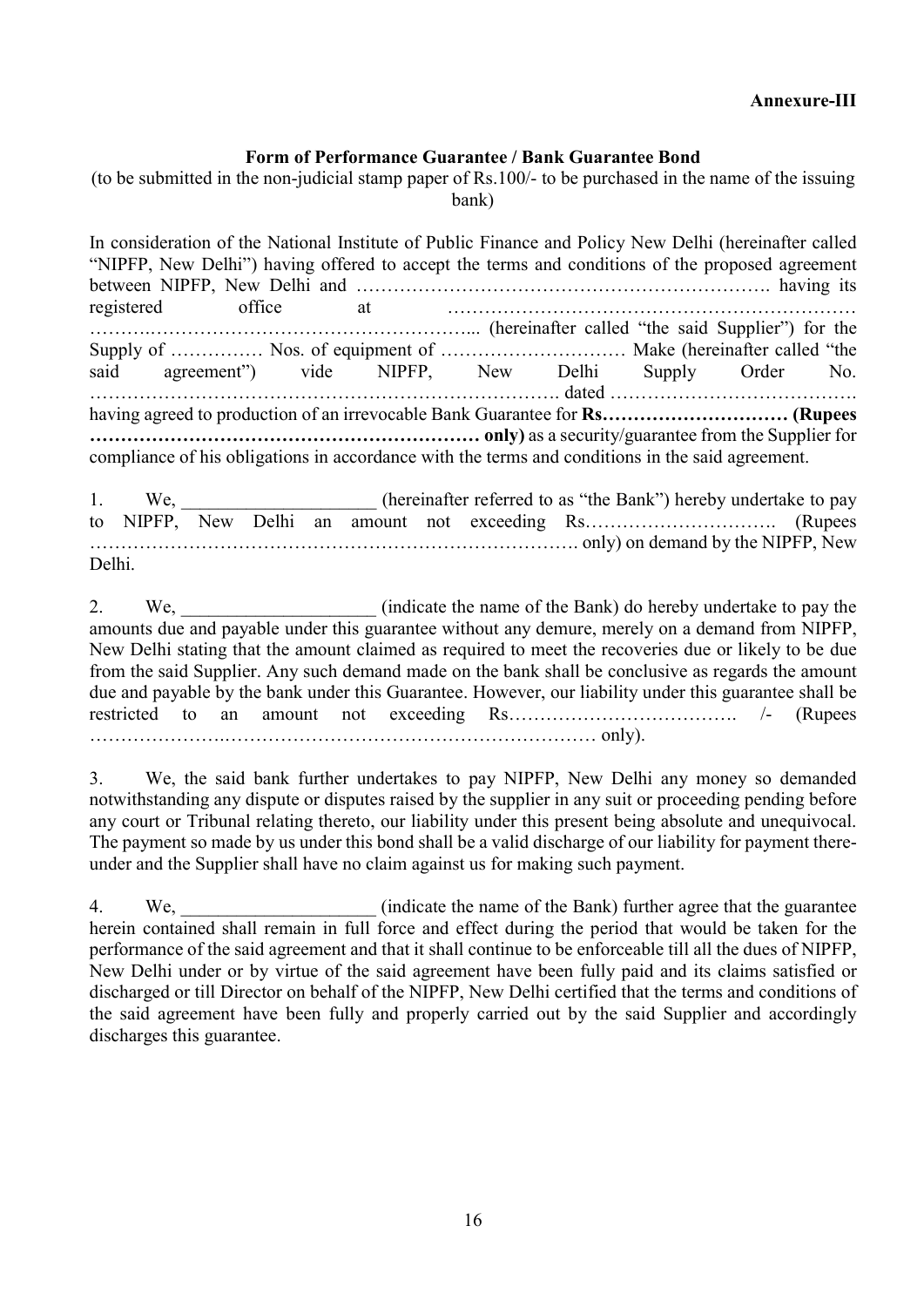5. We, we constrained with NIPFP, New (indicate the name of the Bank) further agree with NIPFP, New Delhi that NIPFP, New Delhi shall have the fullest liberty without our consent and without affecting in any manner our obligation hereunder to vary any of the terms and conditions of the said agreement or to extend time of performance by the said Supplier from time to time or to postpone for any time or from time to time any of the powers exercisable by NIPFP, New Delhi against the said Supplier and to forbear or enforce any of the terms and conditions relating to the said agreement and we shall not be relieved from our liability by reason of any such variation, or extension being granted to the said Supplier or for any forbearance, act of omission on the part of NIPFP, New Delhi or any indulgence by NIPFP, New Delhi to the said Supplier or by any such matter or thing whatsoever which under the law relating to sureties would, but for this provision, have effect of so relieving us.

6. This guarantee will not be discharged due to the change in the constitution of the Bank or the Supplier.

7. We, \_\_\_\_\_\_\_\_\_\_\_\_\_\_\_\_\_\_\_\_\_ (indicate the name of the Bank) lastly undertake not to revoke this guarantee except with the previous consent of NIPFP, New Delhi in writing.

8. This guarantee shall be valid up to ……………………… unless extended on demand by NIPFP, New Delhi. Notwithstanding anything mentioned above, our liability against this guarantee is restricted to Rs………………… (Rupees ……………………………………………only) and unless a claim in writing is lodged with us within six months of the date of expiry or the extended date of expiry of this guarantee all our liabilities under this guarantee shall stand discharged.

9. Dated the \_\_\_\_\_\_ day of \_\_\_\_\_\_\_\_\_ for \_\_\_\_\_\_\_\_\_\_\_\_\_\_\_\_\_\_\_\_\_\_\_\_\_\_\_\_ (indicate the name of the Bank).

Signature of the bank………………….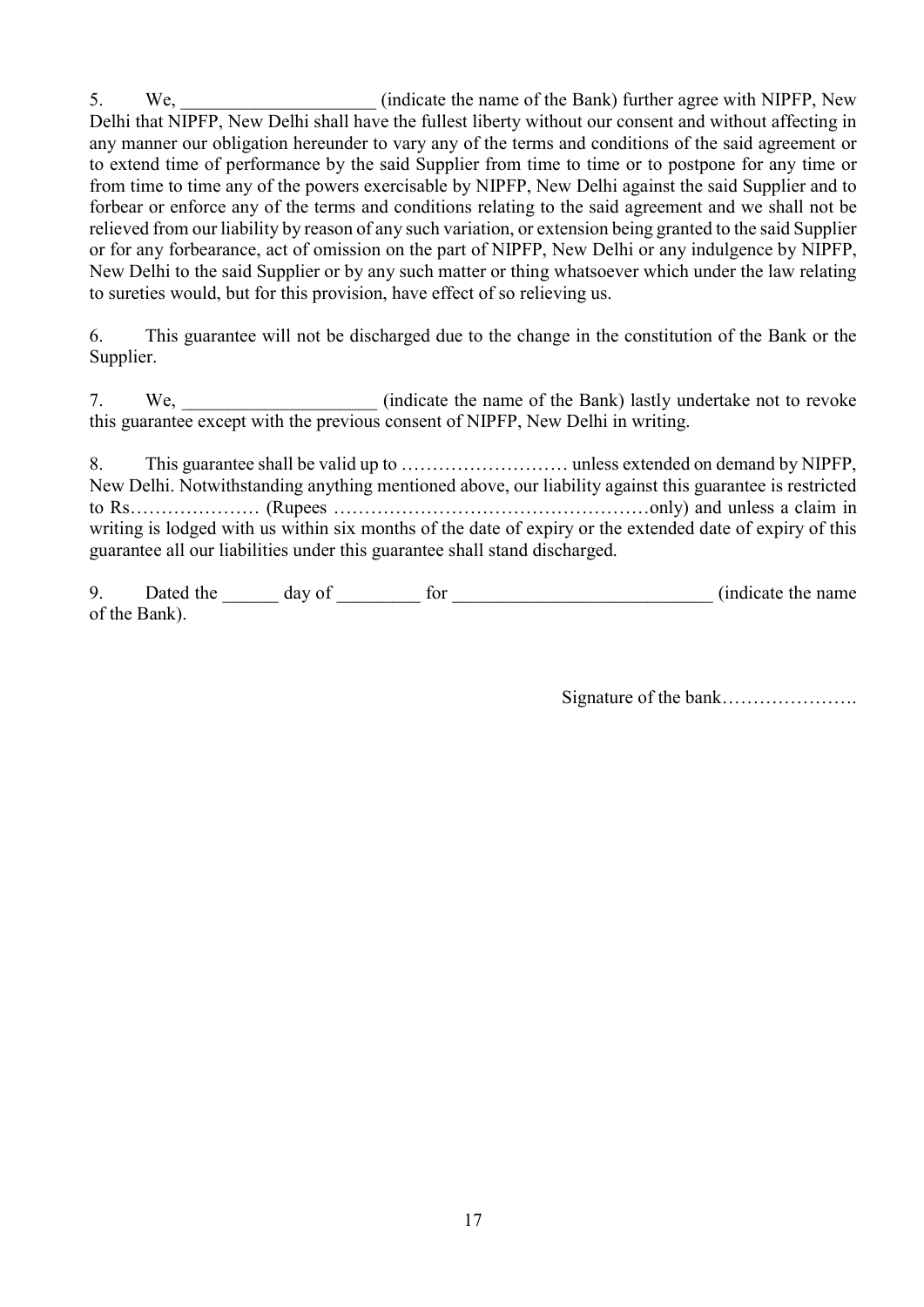## CERTIFICATE & DECLARATION (to be given on Agency's letterhead)

1. I/We have downloaded/obtained the tender documents (s) for the above-mentioned tender/work from e-procurement website as per your advertisement.

2. I/We hereby certify the I/We have ready the entire terms and conditions of the tender documents (including all documents like Annexure(s), Schedule(s) etc., which form part of the contract agreement and I/We shall abide hereby by the terms/conditions/clauses contained therein.

3. The corrigendum(s) issued from time to time by your department/ organization too has also been taken into consideration, while submitting this acceptance letter.

4. I/We hereby unconditionally accept the tender conditions of above-mentioned tender document(s)/corrigendum(s) in its totality/entirety.

5. In case it is established that any information provided by us is false / misleading or in the circumstances where it is found that we have made any wrong claims, we are liable for forfeiture of SD and or any penal action and other damages including withdrawal of all work / purchase orders being executed by us. Further NIPFP, New Delhi is also authorized to blacklist our firm/company/agency and debar us in participating in any tender/bid in future.

6. I / We assure the Institution that neither I / We nor any of my / our workers will do any act(s) which are improper / illegal during the execution in case the tender is awarded to us.

7. Neither I / We nor anybody on my / our behalf will indulge in any corrupt activities / practices in my / our dealing with the Institution.

8. Our Firm/ Company/ Agency has not been blacklisted or banned by any Govt. Department (Central/State), PSU, University, Autonomous Institute (Central/State).

9. I/We certify that all information furnished by our Firm is true and correct and in the event that the information is found to be incorrect/untrue or found violated, then your institution shall without giving notice or reason therefore or summarily reject the bid or terminate the contract, without prejudice to any other rights or remedy.

Date: Signature of the Tenderer Place: Stamp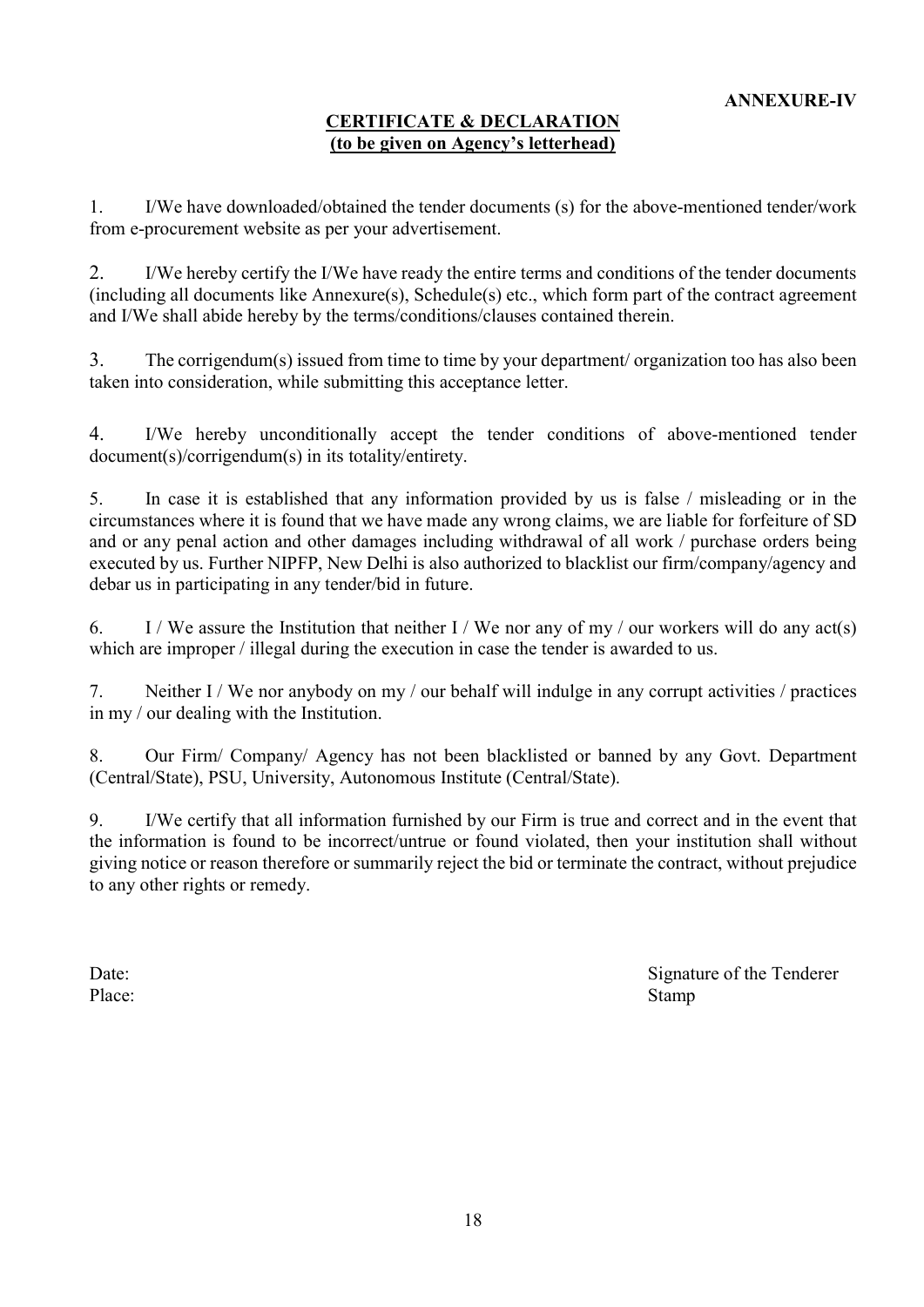#### Annexure- V

#### Format for Self-Certification by Vendor/Firm (GOI Om No. F.No.6/18/2019-PPD dated 23rd July 2020)

It has been certified that (i) my firm does not belongs to a country which shares a land border with India. / (ii) my firm belongs to country……………….……… which shares a land border with India and my firm is registered with the Registration Committee constituted by the Department for Promotion of Industry and Internal Trade (DPIIT) as per GOI O.M. No. F.No.6/18/2019-PPD dated 23rd July 2020 vide Registration No. …………………………. (Please strike out which is not applicable). Please find enclosed the registration certificate from the authority concerned and the country of operation.

Date: Signature of the Firm/Bidder

#### To be verified by the technical evaluation committee while evaluation of technical Bid

"We have read the clause regarding restrictions on procurement from a bidder of a country which shares a land border with India; I certify that this bidder is not from such a country or, if from such a country, has been registered with the DPIIT".

We hereby certify that this bidder fulfils all requirements in this regard and is eligible to be considered.